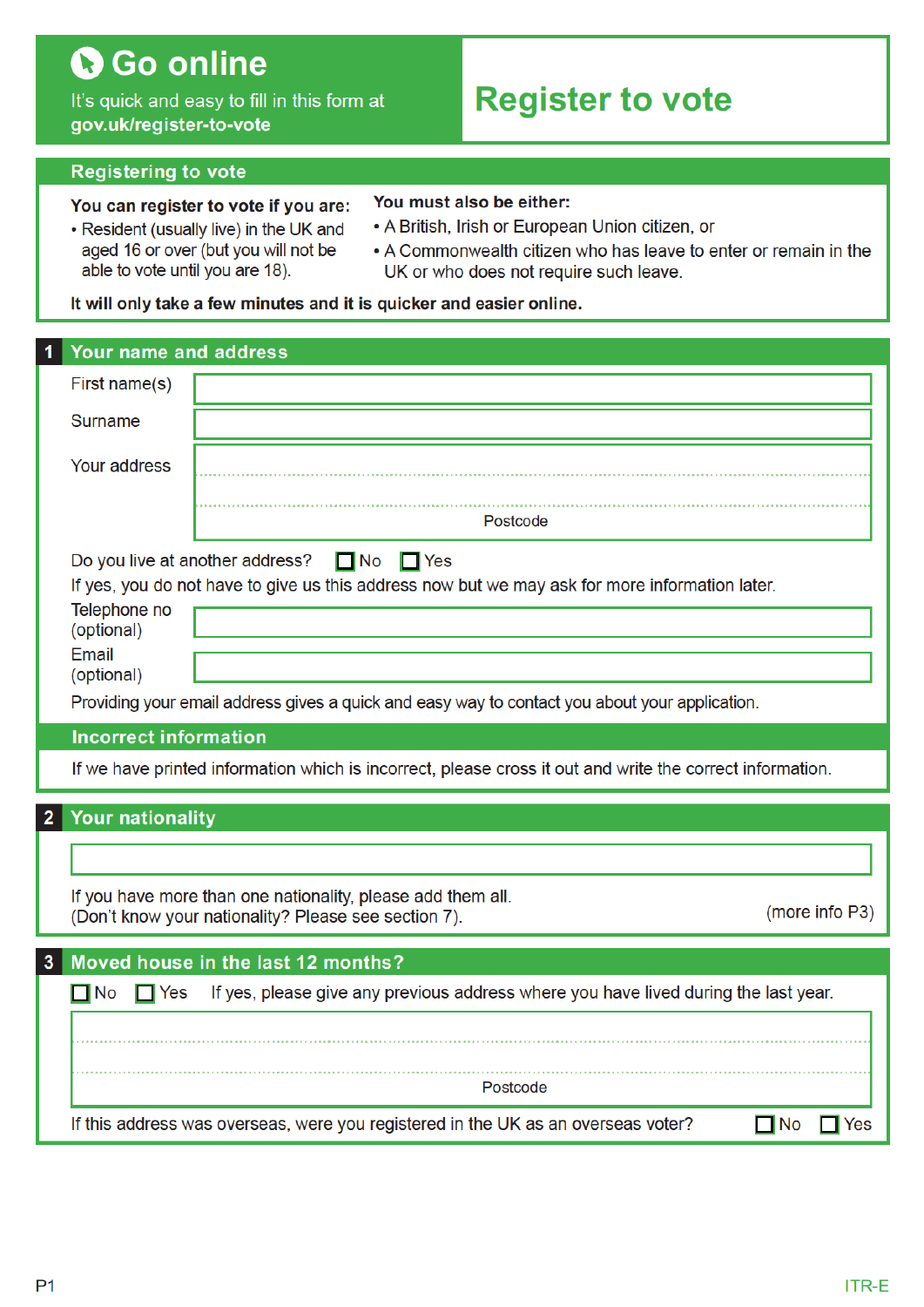| Are you the only person aged 16 or over living at your current address? (optional)                                                                                                                                                                                                                                                                                                                                                                                                                                          |                |  |
|-----------------------------------------------------------------------------------------------------------------------------------------------------------------------------------------------------------------------------------------------------------------------------------------------------------------------------------------------------------------------------------------------------------------------------------------------------------------------------------------------------------------------------|----------------|--|
| $\sqrt{\ }$ Yes, I am the sole occupant                                                                                                                                                                                                                                                                                                                                                                                                                                                                                     | (more info P3) |  |
| Your date of birth<br>5                                                                                                                                                                                                                                                                                                                                                                                                                                                                                                     |                |  |
| If you don't know your date of birth please tick if you are:<br>Under 18 $\Box$ 18-75 $\Box$ Aged 76 or over $\Box$<br>Y Y Y Y<br>M <sub>M</sub><br>D D<br>(Don't know your date of birth? Please see section 7)                                                                                                                                                                                                                                                                                                            | (more info P3) |  |
| <b>Your National Insurance number</b><br>6                                                                                                                                                                                                                                                                                                                                                                                                                                                                                  |                |  |
| You may find this on your payslip, or on official letters about tax, pensions or benefits.                                                                                                                                                                                                                                                                                                                                                                                                                                  |                |  |
| (Don't know your National Insurance number? Please see section 7)                                                                                                                                                                                                                                                                                                                                                                                                                                                           |                |  |
| Don't know your nationality, date of birth or National Insurance number? Please tell us why.                                                                                                                                                                                                                                                                                                                                                                                                                                |                |  |
| (If you are not able to provide these details you may be asked to provide other documentary evidence to<br>process your application to register).                                                                                                                                                                                                                                                                                                                                                                           |                |  |
|                                                                                                                                                                                                                                                                                                                                                                                                                                                                                                                             |                |  |
|                                                                                                                                                                                                                                                                                                                                                                                                                                                                                                                             |                |  |
| <b>Changed your name?</b><br>8                                                                                                                                                                                                                                                                                                                                                                                                                                                                                              |                |  |
| Please give us your most recent previous name (optional).                                                                                                                                                                                                                                                                                                                                                                                                                                                                   |                |  |
|                                                                                                                                                                                                                                                                                                                                                                                                                                                                                                                             |                |  |
| Please tell us the date you changed your name (optional).<br>Y Y Y Y<br>M <sub>M</sub><br>D D                                                                                                                                                                                                                                                                                                                                                                                                                               | (more info P3) |  |
| Can't vote in person<br>9                                                                                                                                                                                                                                                                                                                                                                                                                                                                                                   |                |  |
| If you are unable to go to the polling station in person on polling day, please choose how you would like to vote<br>and we will send you an application form, or you can download an application form at yourvotematters.co.uk<br>By proxy (someone voting on your behalf)<br>By post                                                                                                                                                                                                                                      |                |  |
| The open register<br>10 <sub>1</sub>                                                                                                                                                                                                                                                                                                                                                                                                                                                                                        |                |  |
| The open register is an extract of the electoral register, but is not used for elections. It can be bought by                                                                                                                                                                                                                                                                                                                                                                                                               |                |  |
| anyone and is often used to confirm name and address details.                                                                                                                                                                                                                                                                                                                                                                                                                                                               |                |  |
| Please tick if you do not want your name and address to be included in the open register $\Box$                                                                                                                                                                                                                                                                                                                                                                                                                             | (more info P3) |  |
| <b>Declaration</b><br>11                                                                                                                                                                                                                                                                                                                                                                                                                                                                                                    |                |  |
| I currently live at this address. To the best of my knowledge, the information in this form is true. I understand that<br>the information I have given on this form will be used on the electoral register. I understand that if I do not make<br>an application for registration when required to do so I could face a fine of £80. I understand that it is an offence<br>knowingly to provide false information in this form and if convicted I may be imprisoned for up to six months and/<br>or face an unlimited fine. |                |  |
| <b>Signature</b><br><b>Today's date</b>                                                                                                                                                                                                                                                                                                                                                                                                                                                                                     |                |  |
| M <sub>M</sub><br>D D.                                                                                                                                                                                                                                                                                                                                                                                                                                                                                                      | Y Y Y Y        |  |
| If you need help filling in this form please contact your                                                                                                                                                                                                                                                                                                                                                                                                                                                                   |                |  |

Electoral Registration Officer. You can find their address at yourvotematters.co.uk